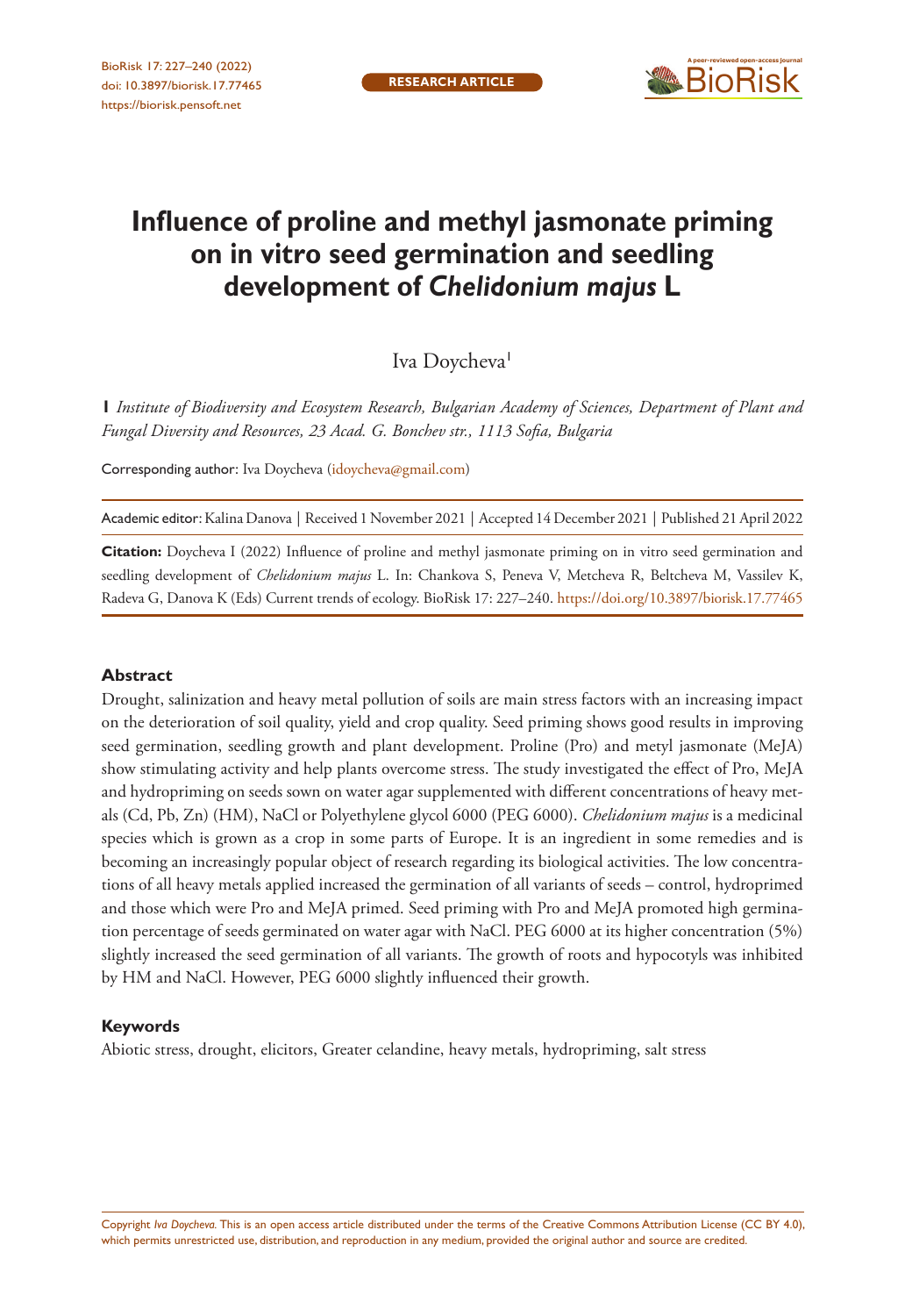### **Introduction**

Drought, salt and heavy metal stress are among the main abiotic stresses which lead to biochemical, molecular, and morpho-physiological alterations, and as a result influence plant growth, development and metabolism (Bhanuprakash and Yogeesha 2016). Anthropogenic activities such as smelting, mining, overuse of pesticides and fertilizers, sewage sludge disposal directly pollute and worsen the environmental conditions through accumulation of heavy metals. Additionally, industrialization, environmental pollution and unwise water utilization lead to climate changes and the increasing consequences of this – drought and soil salinization (Ullah et al. 2018; Ghori et al. 2019). Drought, salinization and heavy metal pollution of soils have an adverse impact on the deterioration of yield, crop and soil quality and as an extreme case result in the loss of arable land. These stress factors decrease seed germination percentage, uniformity and speed of seed germination, deteriorate seedling growth, reduce root and shoot length. As these problems increase, the quest to create new varieties, ones which could be tolerant to the aforementioned factors, is becoming more and more popular. Such a technique is seed priming, which shows good results in improving seed germination, seedling growth and plant development, and in the process of crop establishment in general. Seed priming leads to partial hydration of seeds which have been soaked in a certain solution but without inducing radicle protrusion (Chen and Arora 2011). There are different methods of priming depending on the presowing conditions in which seeds are set: hydro-, osmo-, halo-, thermopriming, priming using plant growth regulators, matrix priming, etc. Seed priming alleviates stress effects and promotes stress tolerance of crops which could allow them to grow even in adverse conditions. Seed priming reduces germination time and increases germination percentage and plant hardiness even under unfavorable conditions. Moreover, the benefit of this method is the low cost, easy applicability and effectiveness (Bhanuprakash and Yogeesha 2016). Seed germination and early stages of seedling growth are the most vulnerable phases in adverse conditions which could further slow down germination onset, and uniformity and crop growth could be poor with low production (Bhanuprakash and Yogeesha 2016). Seed priming seems to be one of the methods which could improve seed germination and plant growth performance under drought, salt and heavy metal stress (Roychoudhury et al. 2016). In hormonpriming, chemopriming, plant growth regulators and chemicals are used such as proline and methyl jasmonate (MeJA). They both are biosynthesized by plants in order to overcome stress. The amino acid proline (Pro) plays a crucial role in alleviating abiotic stress as an osmoprotectant, a metal chelator and an antioxidant through its accumulation in plants (Hayat et al. 2012; Aslam et al. 2017). Exogenous application of Pro on different plant species contributes to overcoming stress factors. Pro stimulated seed germination of *A. thaliana* (Hare et al. 2003) and *Triticum aestivum* seeds pre-soaked with Pro solutions influenced plant growth under drought stress (Kamran et al. 2009). Pro improved seed germination and seedling growth of rice under salt stress (Roy et al. 1993). The exogenous treatment of *Solanum nigrum* with Pro increased its tolerance as hyperaccumulator to cadmium (Xu et al. 2009). The exogenous usage of plant growth regulators has become recently more popular in order to increase plant tolerance to abiotic stress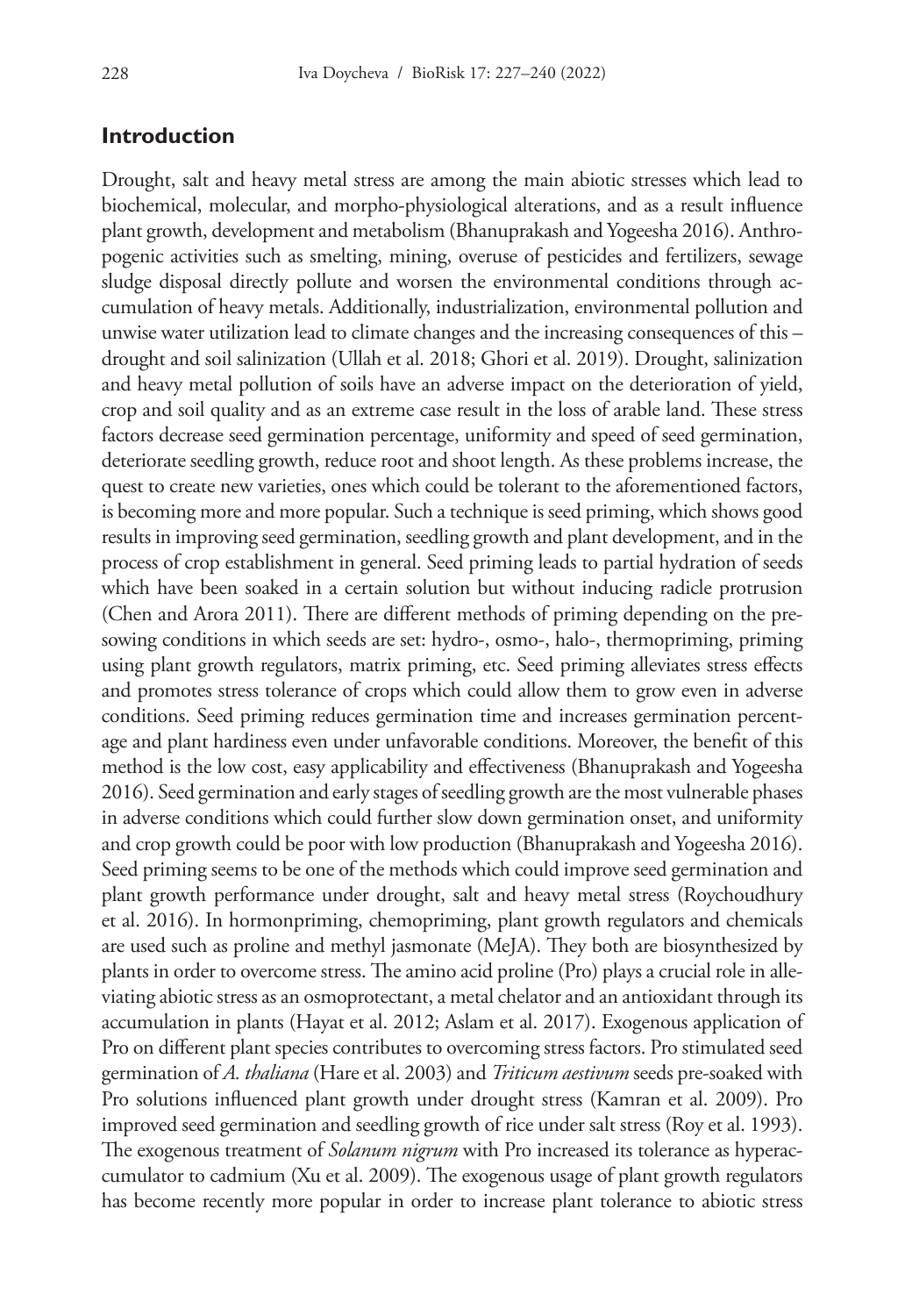(Farooq et al. 2016). MeJA is a phytohormone which acts as a signal in plants which are submitted to abiotic and biotic stress (Fujita et al. 2006). MeJA alleviated the inhibitory effects of Cd on *Solanum nigrum* and *Glycine max* (Keramat et al. 2009; Yan et al. 2015). It mitigated the adverse effects of drought on seed germination and seedling growth of *Oryza sativa* (Sheteiwy et al. 2018) and the effects of salinity stress on primed lemon seeds (Asadi and Jalilian 2021). Seed priming with MeJA increased germination percentage and early seedling growth of *Solanum melongena* (Ali et al. 2019).

*Chelidonium majus* L. is a medicinal species which has promising pharmacological properties and attracts scientific attention which leads to increasing research. The species is an ingredient of some conventional herbal remedies. Moreover, it is used as a homeopathic drug administered in cases of liver disorders and cancer in humans. The species has anti-inflammatory, anti-tumor, anti-microbial and anti-viral properties (Biswas and Khuda-Bukhsh 2002). *Ch. majus* is cultivated as a crop in several countries in Central Europe (Zielinska et al. 2018). As a crop culture the species will face the challenges of an increasingly changing and more unpleasant environment. The changing environment and increasing pharmacological interest in the species require that the species' hardiness to the growing negative influence of abiotic factors be studied. The aim of the study was to ascertain if seed priming with Pro and MeJA mitigates the adverse effect of heavy metals, salt and drought on seed germination and seedling growth of *Ch. majus* in water agar medium.

### **Materials**

The seeds of *Ch. majus* originated from plants of the species grown in a native habitat in the village of Mramor, near Sofia, Bulgaria (42.7885°N, 23.2794°E). Two-year-old seeds in good condition with uniform size were subjected to three priming treatments: hydro-priming (priming with distilled water), Pro-priming (with 30mM proline), MeJA-priming (with 1 mg/l MeJA). Seed priming was done by soaking the seeds in distilled water, 30 mM Pro or 1 mg/l MeJA solutions for 24 hours at room temperature and then they were dried under a laminar air flow cabinet for an hour. The seeds were soaked in 70% ethanol for 2 minutes as a first step. Then they were sterilized in 0.1% HgCl2 for 2 minutes and then washed three times in sterile distilled water. After that the seeds were cleansed for 10 minutes in NaClO (chlorine < 2.5%) half diluted with sterile distilled water. As a last step the seeds were triple rinsed with sterile distilled water (Doycheva in press). Sterilized seeds were sown in water agar medium. The medium consisted of distilled water solidified with 7 g/l plant agar (Duchefa, NL) and autoclaved at 121 °C for 20 minutes. The autoclaved water agar (5.5 pH) was supplemented with different compounds: Pb(NO3)2, ZnSO4·7H2O, CdCl2·2½H2O, which were added to create heavy metal stress. The chemical compounds were added in order to obtain certain concentrations of metal ions: 100; 150; 250 mg/l Pb2+ or Zn2+ ions and 1; 5 and 10 mg/l Cd2+. NaCl and Polyethylene glycol 6000 (PEG 6000) were supplemented to the distilled water before adding the plant agar, and then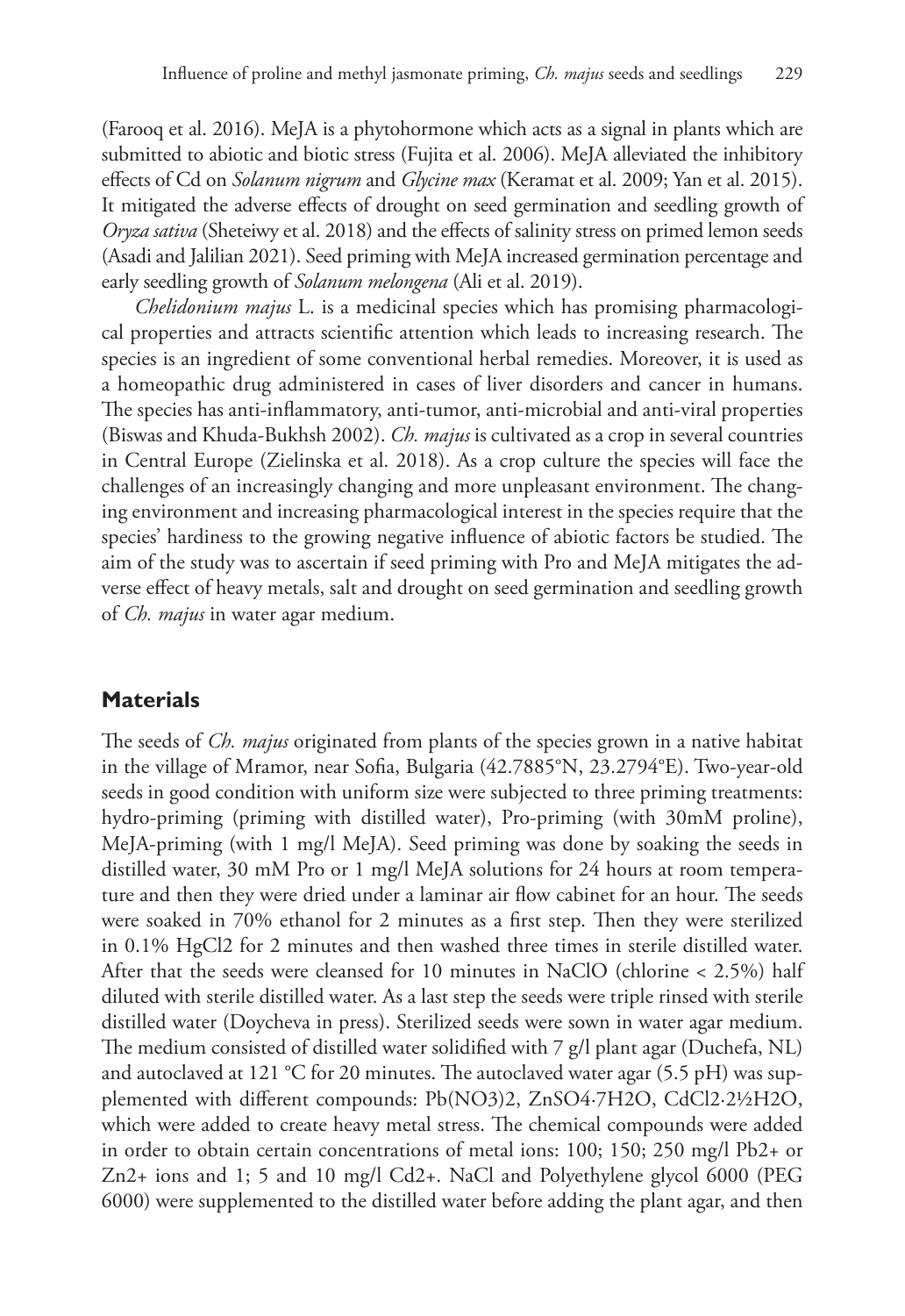the medium was autoclaved. The following concentrations were applied: 50, 100, 150 mM NaCl, and 1% and 5% PEG 6000. The control variants were hydro-primed seeds sown on water agar (WA). The seeds were sown in sterilized plastic petri dishes (90 mm in diameter) with hardened medium supplemented with one of the various compounds. The petri dishes were enveloped with Parafilm. Seeds were put in the dark, first at  $8\pm2$  °C for 7 days and then at  $23\pm2$  °C for 2 weeks. After that seeds were set at  $23\pm2$  °C with photoperiod of 16 h light/8 h dark (Doycheva in press).

Each treatment had 3 replications with 20 seeds in each. Radicle emergence was considered a sign of germination. Pro primed seedlings grown on WA + 5% PEG 6000 were contaminated, that is why the values for root and hypocotyl length are absent.

Germination percentage, mean root and hypocotyl length, tolerance index and phytotoxicity percentage were measured to determine the significance of priming on *Ch. majus* seeds to mitigate the adverse effects of stress factors (Rasafi et al. 2016). The closer a certain value of the tolerance index was to 1, the more phytotoxic the studied compound was.

Results were shown as mean values of the three replications with  $\pm$  standard deviation (SD). Statistical significance was evaluated with Student's t-test at  $p \le 0.05$ . Values with different letters in the table and figures were significantly different. The statistical analyses were done using SigmaPlot v. 14.0

#### **Results**

### Germination percentage, root and hypocotyl length of Pro and MeJA primed seeds germinated on WA supplemented with HM

Seed priming with Pro and MeJA slightly increased the germination compared to that of the seeds sown on water agar without HMs. The addition of Pb2+ to the medium raised the germination percentages in all sown seeds, no matter if they were primed with solutions of the elicitors (Pro and MeJA) or if they were just hydroprimed (Fig. 1). Surprisingly, higher Pb2+ concentrations resulted in higher germination percentages.

Seeds primed with MeJA had the highest germination percentages in all applied concentrations of  $Zn2+$  (Fig. 2). In contrast, the increase in  $Zn2+$  concentrations in the medium led to a decrease in the germination percentage of the hydroprimed seeds and those primed with Pro. However, the germination percentage of all primed seeds sown on WA + HM was higher than that of the Control (Fig. 2).

Cd2+ had the opposite effect to that of Zn2+ on the MeJA primed seeds. The higher Cd2+ concentrations were, the higher the reduction in the germination percentage of MeJA pre-soaked seeds was (Fig. 3). Thus, the germination percentage of the seeds primed with MeJA was highest at the lowest Cd2+ concentration (1 mg/l) and dropped to 64.71% at the highest Cd2+ concentration. The same trend was observed in the germination of Pro primed and hydroprimed seeds (Fig. 3).

HMs availability in the medium reduced the root and hypocotyl length (Table 1). That was most significantly observed in the seedlings grown in medium with Pb2+ and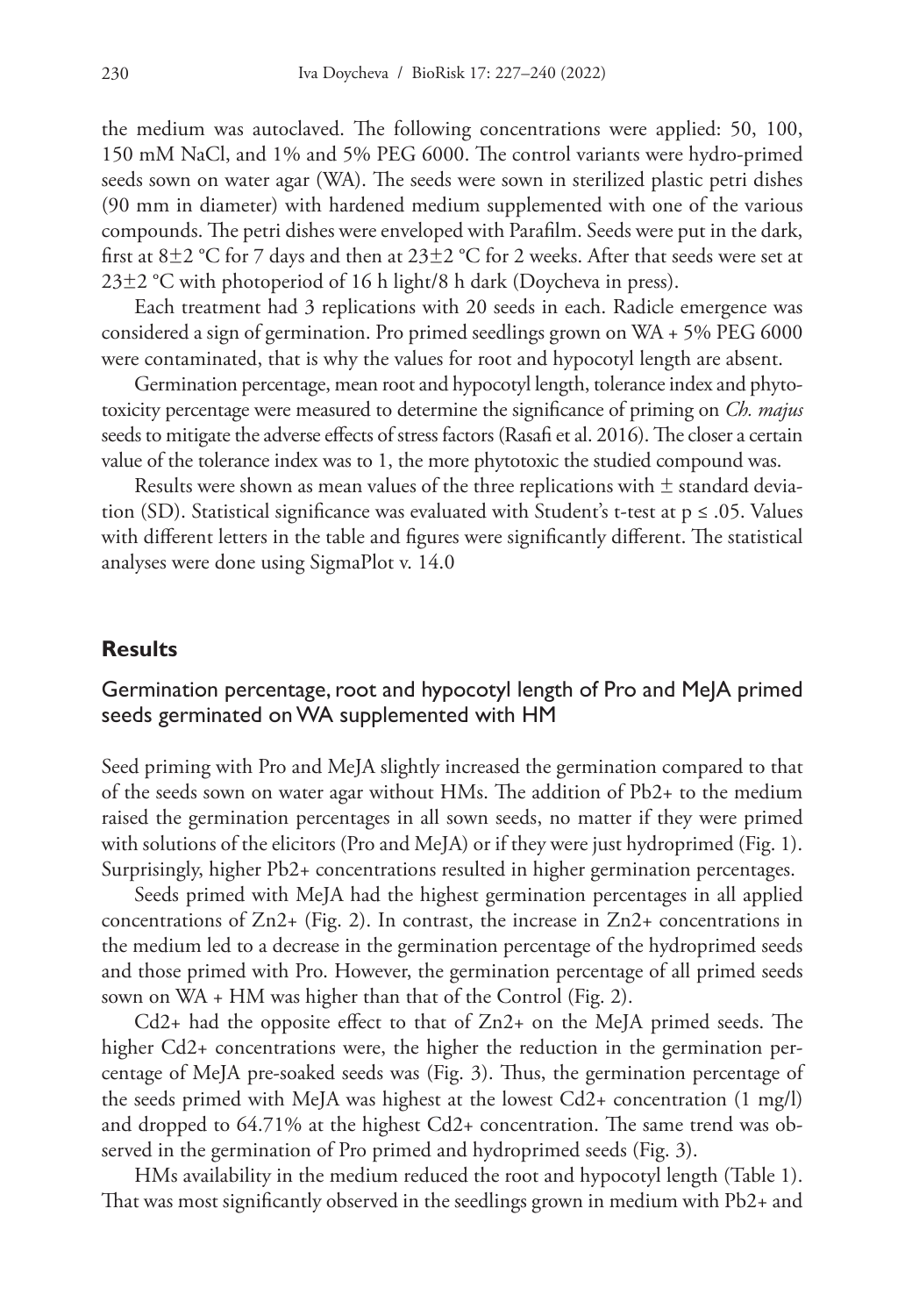

**Figure 1.** Germination percentage (%) of Pro and MeJA primed seeds germinated on WA + Pb.



**Figure 2.** Germination percentage (%) of Pro and MeJA primed seeds germinated on WA + Zn.



Figure 3. Germination percentage (%) of Pro and MeJA primed seeds germinated on WA+Cd.

Zn2+ and less so in those grown in the presence of Cd2+. The radicles of seedlings on media with Pb2+ and Zn2+ only protruded the seed coat, turned black and perished. Seed priming didn't contribute to overcoming the inhibitory influence of the HM on the growth and development of the seedlings.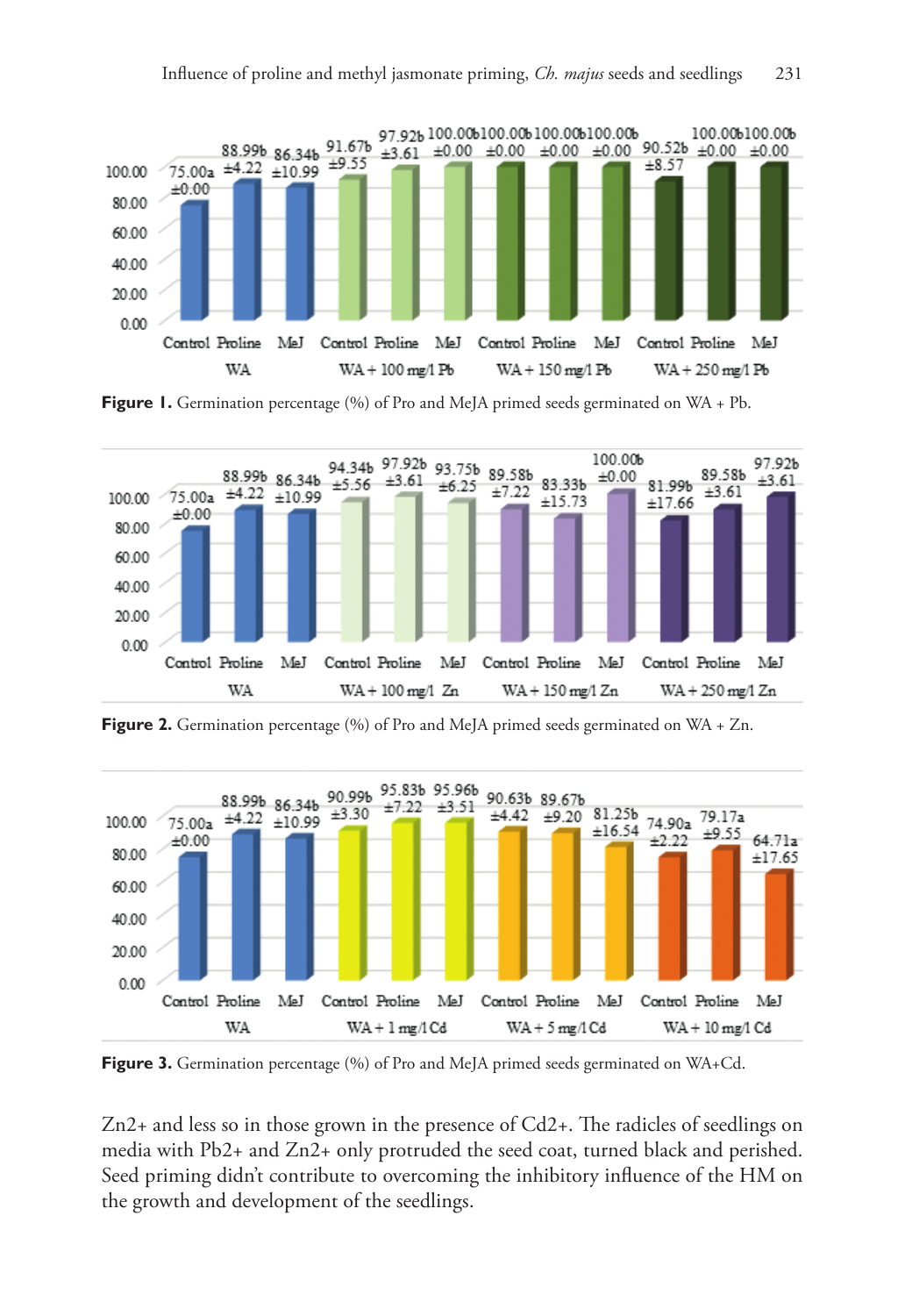| Media              | Mean hypocotyl length (mm) |                   |                   | Mean root length (mm) |                   |                   |
|--------------------|----------------------------|-------------------|-------------------|-----------------------|-------------------|-------------------|
|                    | Control                    | Pro               | MeJA              | H <sub>2</sub> O      | Pro               | MeJA              |
| <b>WA</b>          | $29.65a \pm 1.14$          | $31.01a \pm 2.85$ | $30.47a \pm 1.78$ | 23.33a±2.23           | $21.56a \pm 0.64$ | 21.13a±4.05       |
| $Pb^{2+} 100$ mg/l | 19.53 <sub>b</sub> ±1.69   | $17.94b \pm 2.13$ | $17.76b \pm 1.47$ | ٠                     | ٠                 |                   |
| $Pb^{2+}$ 150 mg/l | $14.41c \pm 1.06$          | $13.05c \pm 1.18$ | $14.21c \pm 1.85$ | ٠                     | ٠                 |                   |
| $Pb^{2+}$ 250 mg/l | $11.72c \pm 1.04$          | $11.64c \pm 1.29$ | $11.51c \pm 1.37$ | ٠                     | ۰                 |                   |
| $Zn^{2+}$ 100 mg/l | $8.89c \pm 1.63$           | $9.60c \pm 2.41$  | $12.54c \pm 2.30$ | $\overline{a}$        | ۰                 |                   |
| $Zn^{2+}$ 150 mg/l | $7.40d \pm 1.44$           | $6.62d \pm 0.79$  | $7.39d \pm 1.50$  | $\overline{a}$        | ٠                 |                   |
| $Zn^{2+}$ 250 mg/l | $6.34d \pm 0.98$           | 5.40 $d \pm 0.91$ | $6.65d \pm 0.79$  |                       |                   |                   |
| $Cd^{2+}1$ mg/l    | $19.74b \pm 2.06$          | $17.02b \pm 0.47$ | $13.18c \pm 2.78$ | $4.03b \pm 0.24$      | $3.54b \pm 0.28$  | $3.33b \pm 0.53$  |
| $Cd^{2+}$ 5 mg/l   | $11.23c \pm 2.21$          | $11.86c \pm 2.67$ | $11.36c \pm 2.44$ | $1.49c \pm 0.22$      | $1.63c \pm 0.04$  | $1.44c \pm 0.31$  |
| $Cd^{2+} 10$ mg/l  | 12.56c±1.26                | $8.17c \pm 2.33$  | $11.70c \pm 2.47$ | $1.05c \pm 0.06$      | $1.00c \pm 0.00$  | $1.00c \pm 0.00$  |
| WA + 50 mM NaCl    | $11.68b \pm 2.52$          | $10.56b \pm 0.13$ | $12.37b \pm 3.15$ | $5.70b \pm 1.44$      | $6.98b \pm 0.83$  | $7.23b \pm 0.93$  |
| WA + 100 mM NaCl   | $5.39c \pm 1.51$           | $3.46c \pm 0.47$  | $5.18c \pm 0.33$  | $1.00c \pm 0.00$      | $1.00c \pm 0.00$  | $1.00c \pm 0.00$  |
| WA + 150 mM NaCl   | $3.83c \pm 1.27$           | $3.45c \pm 0.71$  | $3.17c \pm 0.31$  | $0.00c \pm 0.00$      | $1.00c \pm 0.00$  | $1.00c \pm 0.00$  |
| WA + 1% PEG 6000   | 27.25a±5.87                | $28.21a \pm 3.63$ | $23.41a \pm 2.77$ | $21.36a \pm 6.30$     | 27.32a±13.95      | $18.10a \pm 7.88$ |
| WA + 5% PEG 6000   | $22.27a \pm 4.92$          | N/A               | $21.08a \pm 0.65$ | $17.73a \pm 6.17$     | N/A               | $20.86a \pm 0.34$ |

**Table 1.** The effect of HMs, NaCl and PEG 6000 on mean hypocotyl and root length of *Ch. majus*  seedlings.

**Table 2.** The effect of HM, NaCl and PEG 6000 on tolerance index and phytotoxicity percentage of *Ch. majus*.

| Media              |                               | Tolerance index  |                   | Phytotoxicity percentage (%) |                  |                        |
|--------------------|-------------------------------|------------------|-------------------|------------------------------|------------------|------------------------|
|                    | H <sub>3</sub> O              | Pro              | MeJA              | H <sub>3</sub> O             | Pro              | MeJA                   |
| <b>WA</b>          | $100.00d + 0.00$              | 93.06d+12.74     | $90.19d \pm 8.77$ | $0.00f + 0.00$               | $0.07f + 0.13$   | $0.1f \pm 0.09$        |
| WA + 50 mM NaCl    | $22.79$ <sub>bc</sub> $+9.29$ | $28.34c + 0.63$  | $32.98c + 0.26$   | $0.77c \pm 0.09$             | $0.72c + 0.01$   | $0.67d + 0.00$         |
| $WA + 100$ mM NaCl | $4.31a+0.41$                  | $4.31a+0.41$     | $4.31a \pm 0.41$  | $0.96b \pm 0.00$             | $0.96b+0.00$     | $0.96b \pm 0.00$       |
| WA + 150 mM NaCl   | reduced                       | $4.31a+0.41$     | $4.31a+0.41$      | reduced                      | $0.96b+0.00$     | $0.96b+0.00$           |
| WA + 1% PEG 6000   | $103.99d+11.39$               | 44.06d±33.78     | $68.92d + 38.13$  | $-0.04f+0.11$                | $-0.44f+0.34$    | $0.31\text{ft} + 0.38$ |
| WA + 5% PEG 6000   | 77.63d±33.86                  | N/A              | 89.90d±10.05      | $0.22f \pm 0.34$             | N/A              | $0.10f + 0.10$         |
| $Cd^{2+}1$ mg/l    | $17.42b+2.67$                 | $15.13h+0.26$    | $13.81b+1.76$     | $0.83a \pm 0.03$             | $0.85a + 0.00$   | $0.86a + 0.02$         |
| $Cd^{2+}5$ mg/l    | $6.36a \pm 0.33$              | $6.96a \pm 0.84$ | $6.96a \pm 0.55$  | $0.94c + 0.00$               | $0.93c \pm 0.01$ | $0.93c \pm 0.01$       |
| $Cd^{2+} 10$ mg/l  | $4.52a \pm 0.71$              | $4.31a \pm 0.41$ | $4.31a \pm 0.41$  | $0.95b \pm 0.01$             | $0.96b \pm 0.00$ | $0.96b \pm 0.00$       |

Pb2+ and Zn2+ were extremely phytotoxic for seedling development. Cd2+ also had very high phytotoxicity, but the roots didn't turn black and stop their growth at 1 mm at the lowest Cd2+ concentration. The tolerance index of the Pro and MeJA primed seeds was higher than that of the water pre-soaked seeds at 1 mg/l Cd2+. However, the tolerance index sharply dropped at 5 and 10 mg/l Cd2+ and the indices of elicitor primed seeds and hydroprimed seeds were almost equal (Table 2).

### Effect of Pro and MeJA priming on germination and seedling growth in agar medium supplemented with NaCl

NaCl significantly reduced the germination of the hydroprimed seeds. Pro and MeJA enhanced the germination of seeds sown in the media with NaCl compared to the germination percentage of the hydroprimed seeds on the same media. However, the higher the NaCl concentration was, the lower the alleviating effect of Pro and MeJA was (Fig. 4).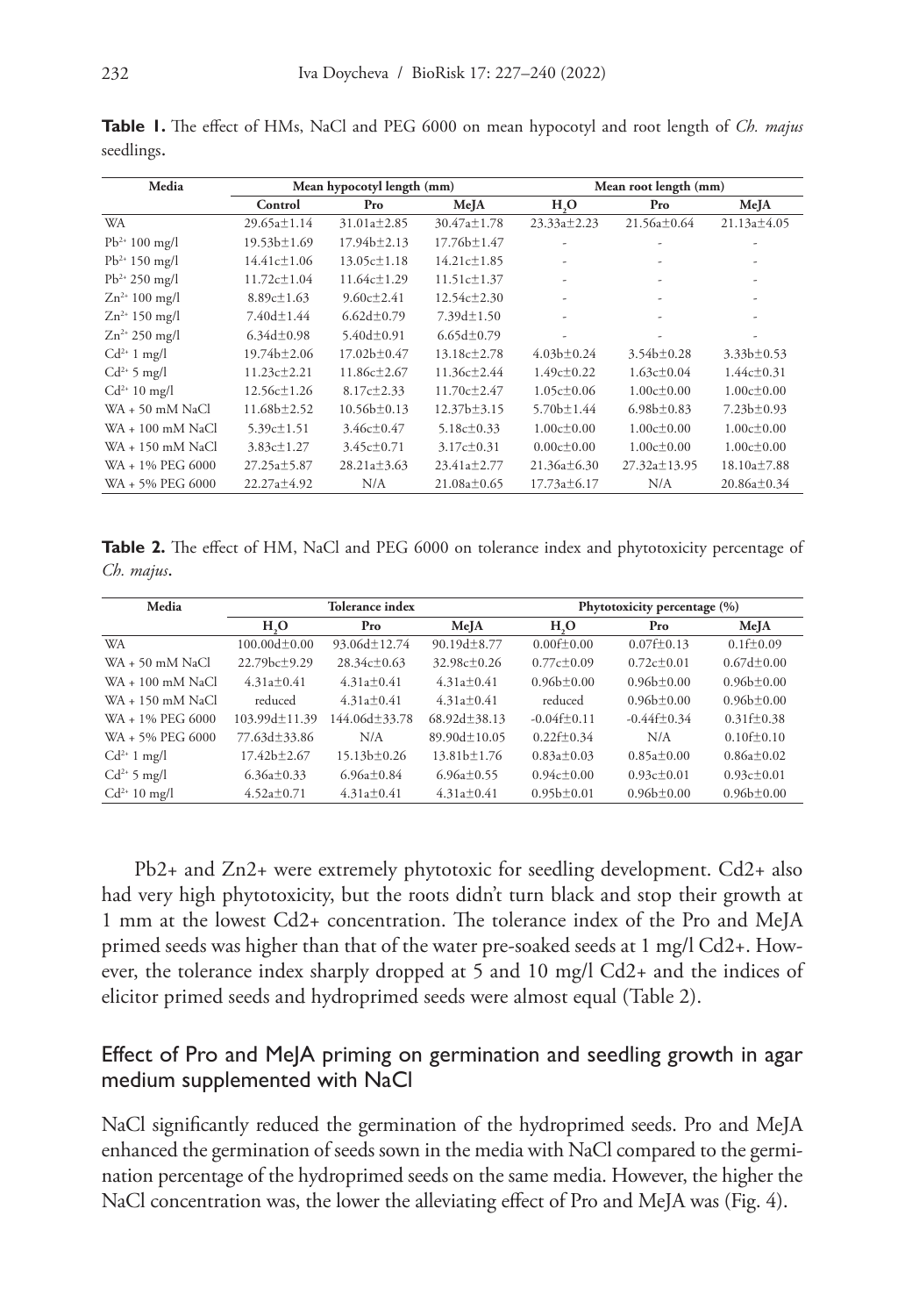

**Figure 4.** Germination percentage (%) of Pro and MeJA primed seeds germinated on WA+NaCl and WA+PEG.

NaCl also significantly reduced the length of roots and hypocotyls (Table 1). Seed priming with the elicitors didn't promote the reduction of the unfavorable influence of NaCl on root and hypocotyl growth. *Ch. majus* seeds had very low tolerance to NaCl at the higher applied concentrations. Above 50 mM NaCl the values of phytotoxicity and tolerance index were the same for the hydroprimed seeds and those primed with the elicitors (Table 2). However, at 150 mM NaCl the roots of the hydroprimed seeds were absolutely reduced.

### Effect of Pro and MeJA priming on seed germination and seedling growth under drought conditions induced by PEG 6000 supplementation

Seed priming didn't influence significantly the germination percentage of seeds in medium supplemented with PEG 6000. The percentages of primed germinated seeds were close to or much higher than the Control value. The germination was more stimulated at 5% PEG 6000 (Fig. 4). The root length of Pro primed seeds on WA + 1% PEG 6000 was significantly higher than that of the Control (Table 1). The values of the other variants were close to that of the Control. PEG 6000 slightly reduced the length of hypocotyls and its effect enhanced with the increase of PEG concentration (Table 1). The Pro- and hydroprimed seeds had high tolerance to the lower concentration of PEG 6000 and there was no phytotoxicity (Table 2). The positive influence of MeJA priming occurred at the higher PEG concentration.

# **Discussion**

The process of seed sprouting and especially the early stages of seedling growth are the most vulnerable stages of plant development. The stress conditions can reduce germination and retard its onset, which results in weak plant development and low productivity (Bhanuprakash and Yogeesha 2016). Plants acclimatize to the unfavorable environmental conditions through activation of complex internal mecha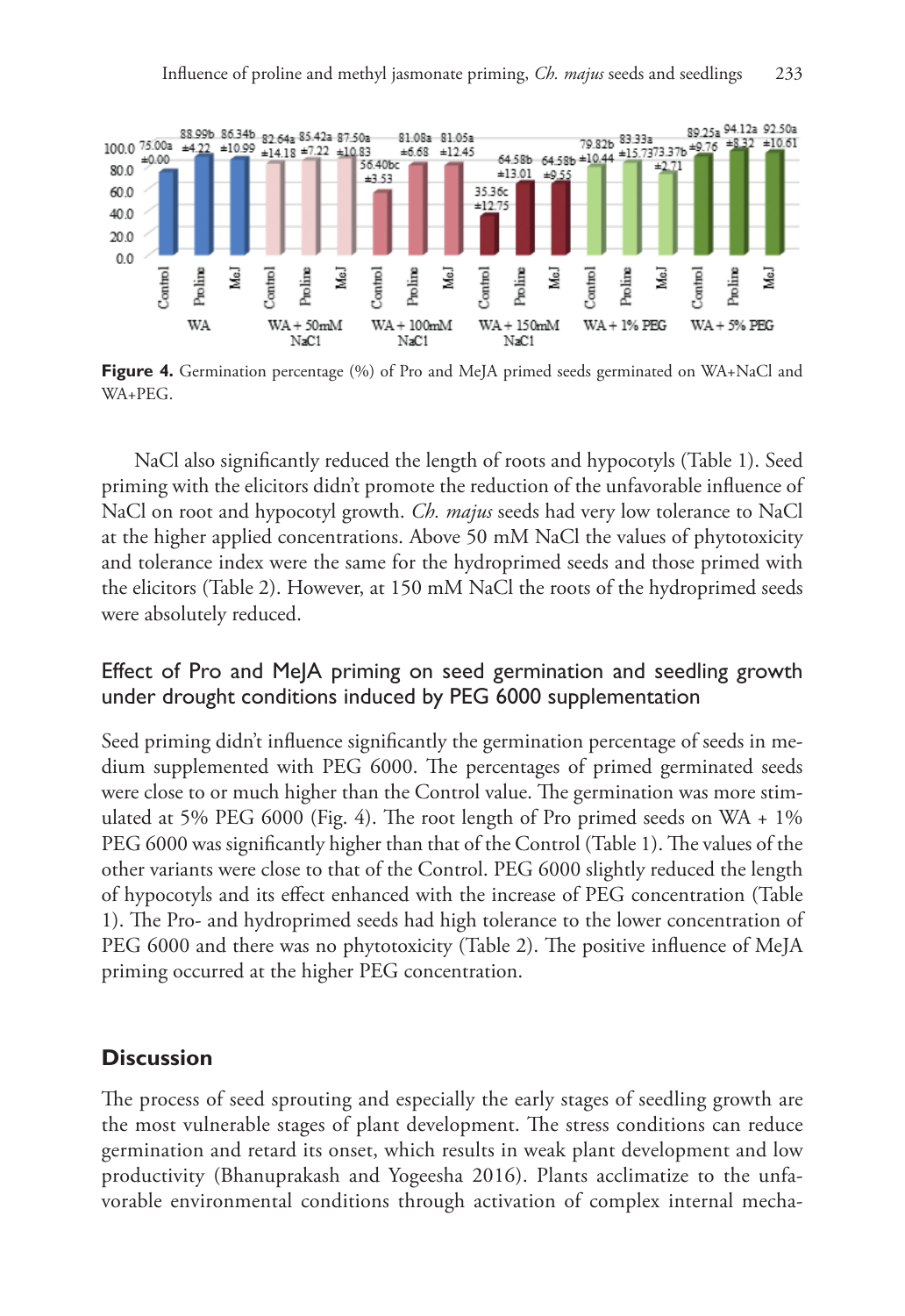nisms with the final aim to respond to external factors in the most optimal way and to survive the stress conditions (Hossain et al. 2014). Thus, Pro accumulation occurs when plants are subjected to salt, drought and heavy metal stress and can be provoked by its exogenous application (Hayat et al. 2012). Similarly, exogenous application of MeJA elevates endogenous levels of Pro and MeJA which provides protection of plants under abiotic stress (Yan et al. 2015). Exogenous applications of MeJA – increased JA content and biosynthesis of secondary metabolites, which have a defensive role in the alleviation of abiotic and biotic stress in plants (Dar et al. 2015; Farooq et al. 2016).

The results showed that Pro and MeJA priming stimulated the seed germination on WA.

Overall, the germination of seeds on WA supplemented with Pb was high, which probably hid the Pro and MeJA effect. According to Parera and Cantliffe (1994) the beneficial influence of priming is more visible at adverse conditions than at favorable ones. The results of the study suggested that Pb2+ did not inhibit the germination of *Ch. majus* seeds. Yang et al. (2010) observed that the germination percentage of wheat seeds was increased after treatment with 1mM Pb. The seeds on WA with Zn2+ also had high germination percentage. However, the increase of Zn2+ concentration promoted MeJA mitigation of the inhibitory effect of Zn2+. On the other hand, the higher Cd2+ concentration applied reduced the protective influence of MeJA.

In regard to Pro priming, the strengthening of the stress factor influence (the increase of HMs concentration) led to the reduction of the Pro effect. In the current study, the germination percentage of seeds on WA supplemented with HMs was high but HMs greatly inhibited the seedling development. This might be caused by the impermeability of the seed coat to some HM and the role of the seed coat for seed tolerance (Li et al. 2005; Akinci and Akinci 2010). The fact that seeds germinated at high HM concentrations but seedling growth was retarded at low concentrations indicated exactly that (Akinci and Akinci 2010). According to the research of Yang et al (2010) though the low Pb concentrations improved the germination of wheat seeds its higher concentrations inhibited the further growth of the seedlings. It was reported that HMs are more toxic to seedling growth than to their germination in *A. thaliana*, too (Li et al. 2005). HMs strongly inhibited the roots which could be explained with the fact that roots are the first contact organ with the stress factor in growth medium (Andresen and Küpper 2013). NaCl significantly inhibited the germination percentage because of perturbed water imbibition, hyperosmotic stress and aggravated stored food mobilization (Kalaji and Pietkiewicz 1993; Johnson and Puthur 2021). However, Pro and MeJA promoted higher percentage of germination. The treatment with NaCl revealed the beneficial effect of priming with the elicitors, whereas hydropriming did not decrease the adverse effect of salt stress. Pro and MeJA priming promoted the metabolic processes which occurred during the pre-germination period (Paparella et al. 2015). The negative effect of NaCl on seedling growth is because of high salt accumulation and osmotic stress, cytotoxic ion gathering, increased transpiration because of impaired stomatal closure. Seed germination and seedling growth were not influ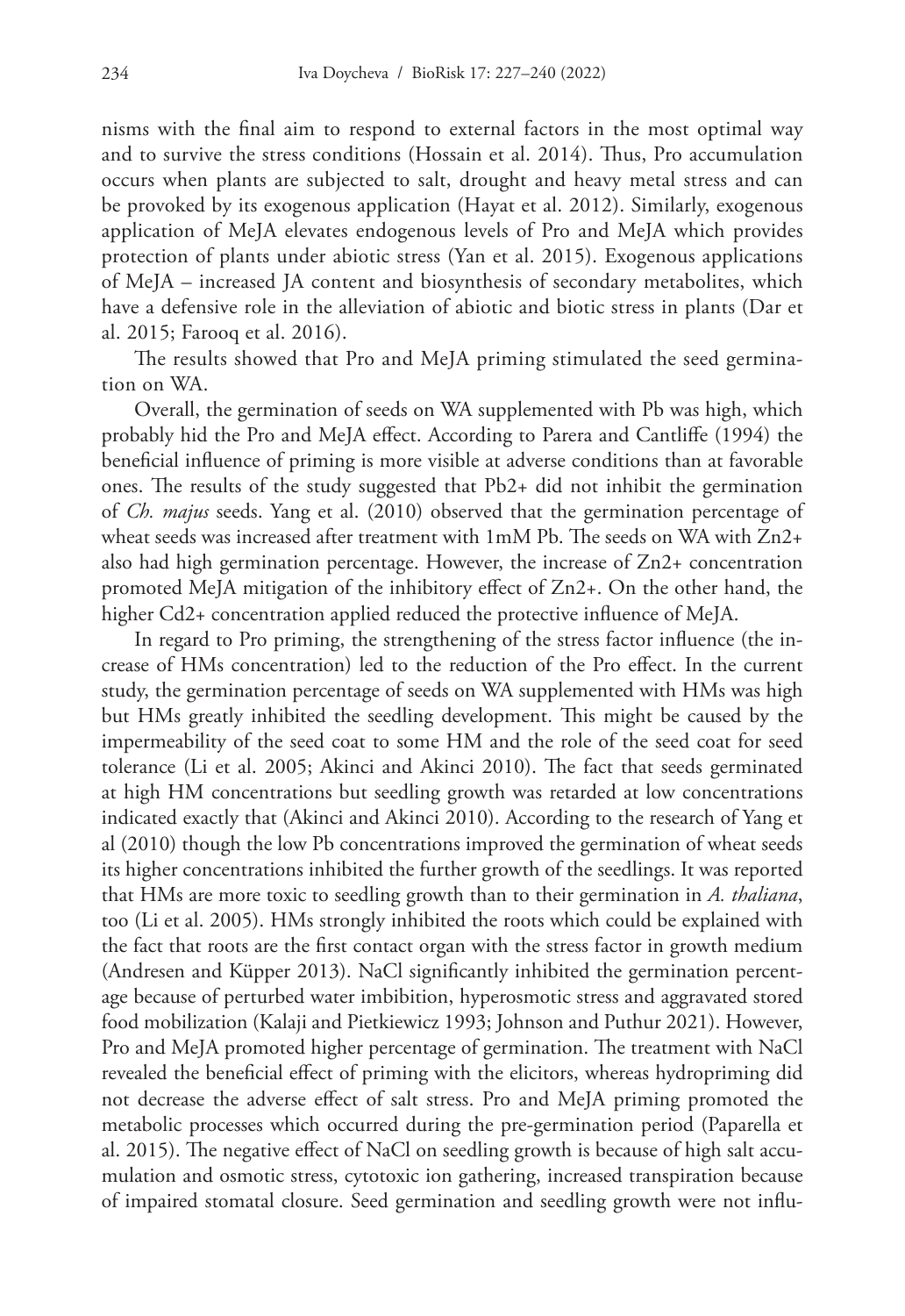enced negatively by drought stress to a great extent and MeJA effect was stronger at higher PEG concentration. MeJA alleviating effect was observed in the osmotic stress in *Oryza sativa* through a change in the physiology of the seedlings (Sheteiwy et al. 2018). Pro and MeJA degree of influence depend on the concentration applied, the stage of plant development and the way of application on plants (in the medium or leaf spraying) (Ashraf and Foolad 2007). Further studies are required in order to elucidate the influence of all previously mentioned factors on the overall mitigating effect of Pro and MeJA on stress factors.

# **Conclusion**

The influence of Pro and MeJA priming on seed germination depended on the type of the stress factor applied. Thus, HM and PEG 6000 did not inhibit seed germination or inhibited it to a small extent, and Pro and MeJA priming effect remained hidden. However, NaCl decreased the germination percentage, – but elicitor priming compensated the adverse effect of NaCl. Seedling growth was influenced by the concentration and type of stress agent and by the priming treatment. Thus, Zn reduced seedling growth to the greatest extent. And Pro priming increased root length at 1% PEG 6000.

# **Acknowledgements**

This research was supported by the Bulgarian National Science Fund, Bulgarian Ministry of Education and Science (Project KП-06-M26/4 from 01.12.2018).

# **References**

- Akinci IE, Akinci S (2010) Effect of chromium toxicity on germination and early seedling growth in melon (*Cucumis melo* L.). African Journal of Biotechnology 9: 4589–4594. <http://www.academicjournals.org/AJB>
- Ali M, Hayat S, Ahmad H, Ghani MI, Amin B, Atif MJ, Cheng Z (2019) Priming of *Solanum melongena* L. Seeds Enhances Germination, Alters Antioxidant Enzymes, Modulates ROS, and Improves Early Seedling Growth: Indicating Aqueous Garlic Extract as Seed-Priming Bio-Stimulant for Eggplant Production. Applied Sciences (Basel, Switzerland) 9(11): e2203.<https://doi.org/10.3390/app9112203>
- Andresen E, Küpper H (2013) Cadmium toxicity in plants. In: Sigel A, Sigel H, Sigel RKO (Eds) Cadmium: From Toxicity to Essentiality. Metal Ions in Life Sciences. Springer, Dordrecht, 395–409. [https://doi.org/10.1007/978-94-007-5179-8\\_13](https://doi.org/10.1007/978-94-007-5179-8_13)
- Asadi N, Jalilian S (2021) The effect of methyl jasmonate on the germination of lemon seeds under the influence of salinity stress. Central Asian Journal of Environmental Science and Technology Innovation 3: 119–128. <https://doi.org/10.22034/CAJESTI.2021.03.03>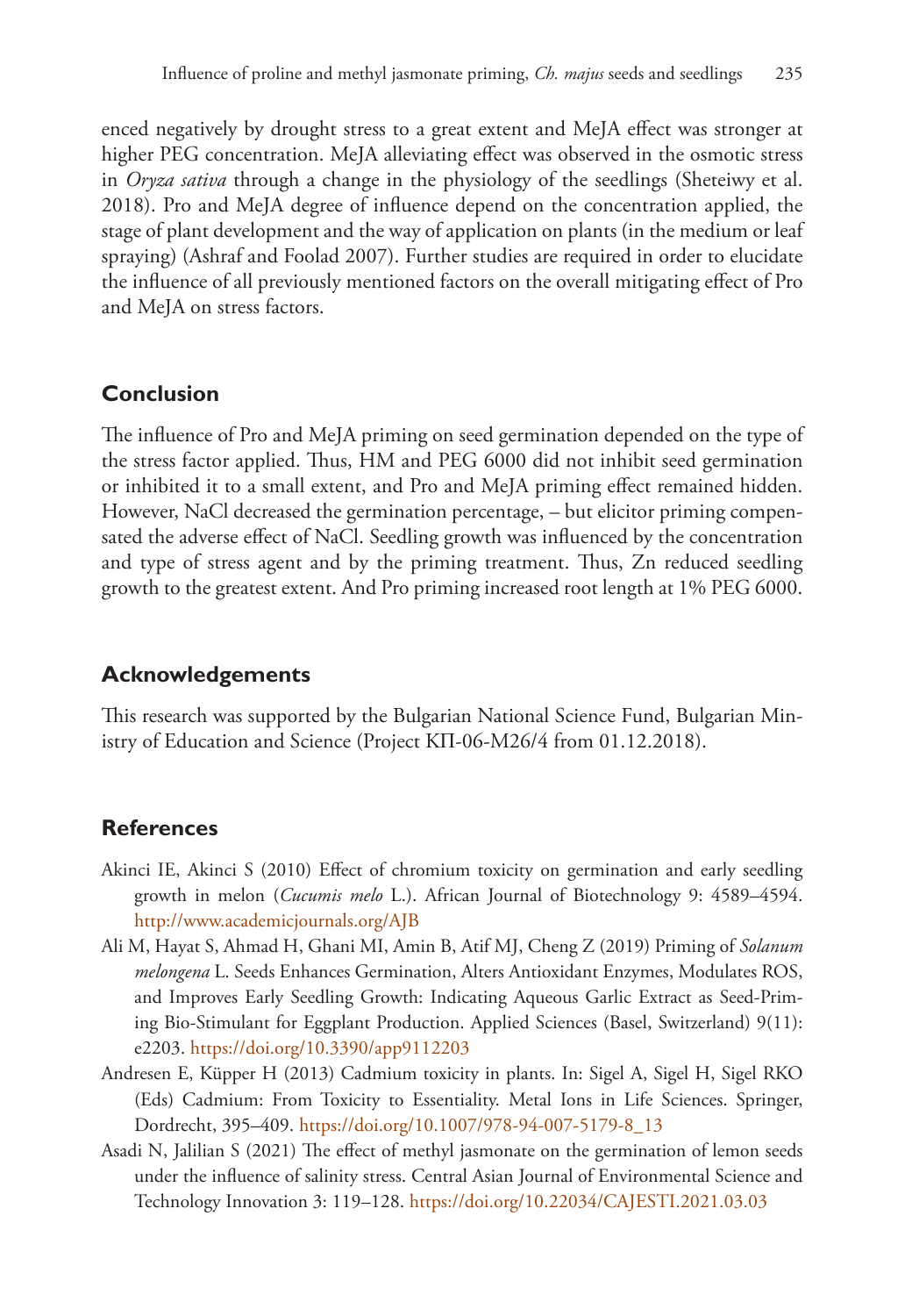- Ashraf M, Foolad MR (2007) Roles of glycine betaine and proline in improving plant abiotic stress resistance. Environmental and Experimental Botany 59(2): 206–216. [https://doi.](https://doi.org/10.1016/j.envexpbot.2005.12.006) [org/10.1016/j.envexpbot.2005.12.006](https://doi.org/10.1016/j.envexpbot.2005.12.006)
- Aslam M, Saeed MS, Sattar S, Sajad S, Sajjad M, Adnan M, Iqbal M, Sharif MT (2017) Specific role of proline against heavy metals toxicity in plants. Internationl Journal of Pure and Applied Bioscience 5(6): 27–34. <https://doi.org/10.18782/2320-7051.6032>
- Bhanuprakash K, Yogeesha HS (2016) Seed Priming for Abiotic Stress Tolerance: An Overview. In: Rao NKS, Shivashankara KS, Laxman RH (Eds) Abiotic Stress Physiology of Horticultural Crops. Springer (India), 103–117. [https://doi.org/10.1007/978-81-322-](https://doi.org/10.1007/978-81-322-2725-0_6) [2725-0\\_6](https://doi.org/10.1007/978-81-322-2725-0_6)
- Biswas SJ, Khuda-Bukhsh AR (2002) Effect of a homeopathic drug, Chelidonium, in amelioration of p-DAB induced hepatocarcinogenesis in mice. BMC Complementary Medicine and Therapies 2(1): e4. <https://doi.org/10.1186/1472-6882-2-4>
- Chen K, Arora R (2011) Dynamics of the antioxidant system during seed osmopriming, postpriming germination, and seedling establishment in spinach (Spinacia oleracea). Plant Science 180(2): 212–220. <https://doi.org/10.1016/j.plantsci.2010.08.007>
- Dar TA, Uddin M, Khan MMA, Hakeem KR, Jaleel H (2015) Jasmonates counter plant stress: A review. Environmental and Experimental Botany 115: 49–57. [https://doi.org/10.1016/j.](https://doi.org/10.1016/j.envexpbot.2015.02.010) [envexpbot.2015.02.010](https://doi.org/10.1016/j.envexpbot.2015.02.010)
- Doycheva I (in press) The effect of some heavy metals (Cd, Cu, Pb, Zn) and substrates on *Chelidonium majus* L. seed germination and seedling growth. Ecologia Balkanica.
- Farooq MA, Gill RA, Islam F, Ali B, Liu H, Xu J, He S, Zhou W (2016) Methyl Jasmonate Regulates Antioxidant Defense and Suppresses Arsenic Uptake in *Brassica napus* L. Frontiers in Plant Science 7: e468.<https://doi.org/10.3389/fpls.2016.00468>
- Fujita M, Fujita Y, Noutoshi Y, Takahashi F, Narusaka Y, Yamaguchi-Shinozaki K, Shinozaki K (2006) Crosstalk between abiotic and biotic stress responses: A current view from the points of convergence in the stress signaling networks. Current Opinion in Plant Biology 9(4): 436–442. <https://doi.org/10.1016/j.pbi.2006.05.014>
- Ghori NH, Ghori T, Hayat MQ, Imadi SR, Gul A, Altay V, Ozturk M (2019) Heavy metal stress and responses in plants. International Journal of Environmental Science and Technology 16(3): 1807–1828. <https://doi.org/10.1007/s13762-019-02215-8>
- Hare PD, Cress WA, van Staden J (2003) A regulatory role for proline metabolism in stimulating *Arabidopsis thaliana* seed germination. Plant Growth Regulation 39(1): 41–50. [https://](https://doi.org/10.1023/A:1021835902351) [doi.org/10.1023/A:1021835902351](https://doi.org/10.1023/A:1021835902351)
- Hayat S, Hayat Q, Alyemeni MN, Wani AS, Pichtel J, Ahmad A (2012) Role of proline under changing environments: A review. Plant Signaling & Behavior 7(11): 1456–1466. [https://](https://doi.org/10.4161/psb.21949) [doi.org/10.4161/psb.21949](https://doi.org/10.4161/psb.21949)
- Hossain M, Hoque M, Burritt D, Fujita M (2014) Proline Protects Plants Against Abiotic Oxidative Stress: Biochemical and Molecular Mechanisms. In: Ahmad P (Ed.) Oxidative Damage to Plants. Antioxidant Networks and Signaling. Academic Press, 477–522. [https://doi.](https://doi.org/10.1016/B978-0-12-799963-0.00016-2) [org/10.1016/B978-0-12-799963-0.00016-2](https://doi.org/10.1016/B978-0-12-799963-0.00016-2)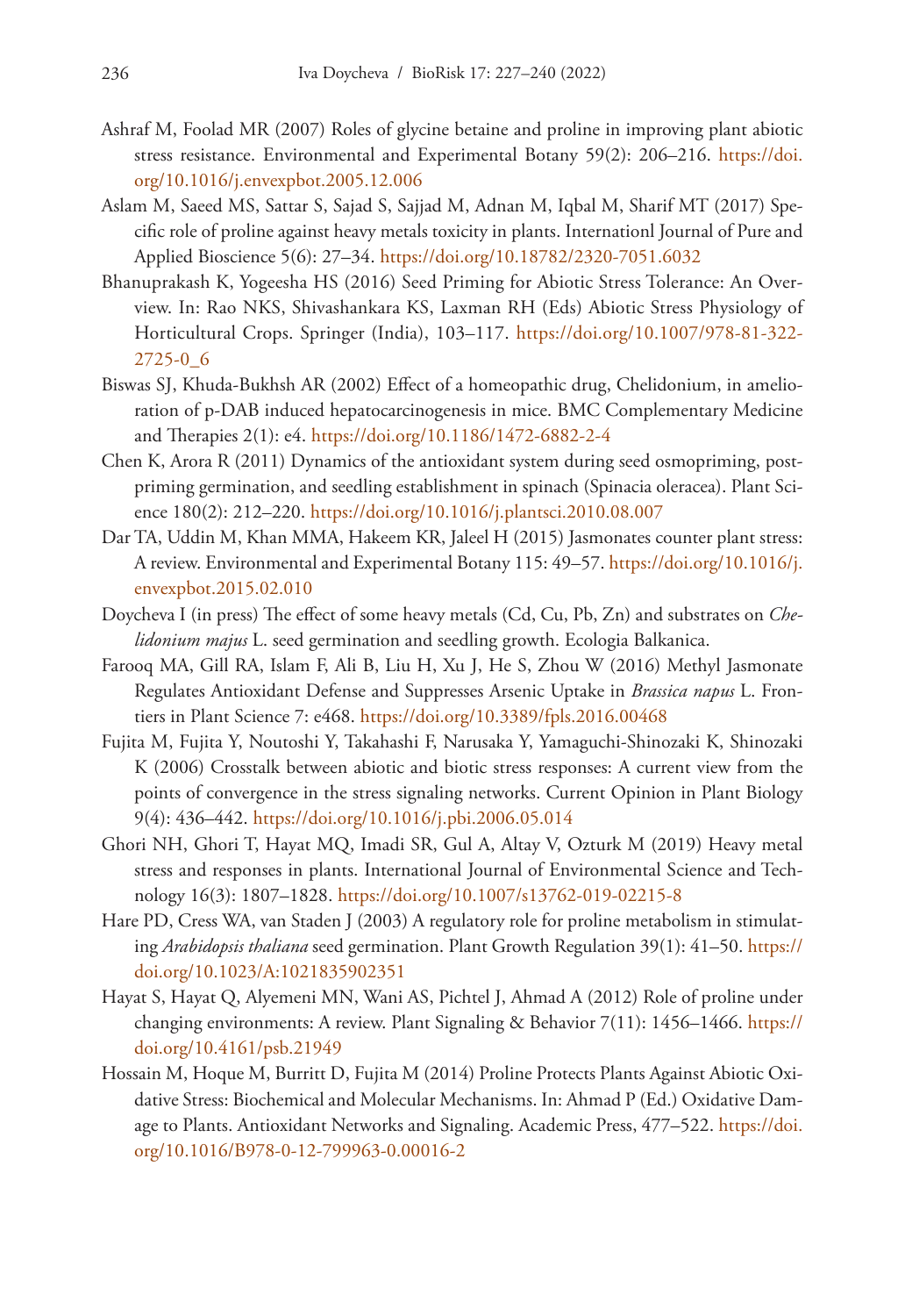- Johnson R, Puthur JT (2021) Seed priming as a cost effective technique for developing plants with cross tolerance to salinity stress. Plant Physiology and Biochemistry 162: 247–257. <https://doi.org/10.1016/j.plaphy.2021.02.034>
- Kalaji MH, Pietkiewicz S (1993) Salinity effects on plant growth and other physiological processes. Acta Physiologiae Plantarum 15: 89–124. [https://doi.org/10.1016/j.](https://doi.org/10.1016/j.plaphy.2021.02.034) [plaphy.2021.02.034](https://doi.org/10.1016/j.plaphy.2021.02.034)
- Kamran M, Shahbaz M, Ashraf M, Akram NA (2009) Alleviation of drought- induced adverse effects in spring wheat (*Triticum aestivum* L.) using proline as a pre-sowing seed treatment. Pakistan Journal of Botany 41: 621–632.
- Keramat B, Kalantari KM, Arvin MJ (2009) Effects of methyl jasmonate in regulating cadmium induced oxidative stress in soybean plant (*Glycine max* L.). African Journal of Microbiological Research 3: 240–244. <http://www.academicjournals.org/ajmr>
- Li W, Khan MA, Yamaguchi S, Kamiya Y (2005) Effects of heavy metals on seed germination and early seedling growth of *Arabidopsis thaliana.* Plant Growth Regulation 46(1): 45–50. <https://doi.org/10.1007/s10725-005-6324-2>
- Paparella S, Araújo SS, Rossi G, Wijayasinghe M, Carbonera D, Balestrazzi A (2015) Seed priming: State of the art and new perspectives. Plant Cell Reports 34(8): 1281–1293. <https://doi.org/10.1007/s00299-015-1784-y>
- Parera CA, Cantliffe DJ (1994) Presowing seed priming. Horticultural Reviews 16: 109–114. <https://doi.org/10.1002/9780470650561.ch4>
- Rasafi T, Nouri M, Bouda S, Haddioui A (2016) The effect of Cd, Zn and Fe on seed germination and early seedling growth of wheat and bean. Ekologia (Bratislava) 35(3): 213–223. <https://doi.org/10.1515/eko-2016-0017>
- Roy D, Basu N, Bhunia A, Banerjee SK (1993) Counteraction of exogenous-proline with NaCl in salt-sensitive cultivar of rice. Biologia Plantarum 35(1): 69–72. [https://doi.org/10.1007/](https://doi.org/10.1007/BF02921122) [BF02921122](https://doi.org/10.1007/BF02921122)
- Roychoudhury A, Ghosh S, Paul S, Mazumdar S, Das G, Das S (2016) Pre-treatment of seeds with salicylic acid attenuates cadmium chloride-induced oxidative damages in the seedlings of mungbean (*Vigna radiata* L. Wilczek). Acta Physiologiae Plantarum 38(1): e11. [https://](https://doi.org/10.1007/s11738-015-2027-0) [doi.org/10.1007/s11738-015-2027-0](https://doi.org/10.1007/s11738-015-2027-0)
- Sheteiwy MS, Gong D, Gao Y, Pan R, Hu J, Guan Y (2018) Priming with methyl jasmonate alleviates polyethylene glycol-induced osmotic stress in rice seeds by regulating the seed metabolic profile. Environmental and Experimental Botany 153: 236–248. [https://doi.](https://doi.org/10.1016/j.envexpbot.2018.06.001) [org/10.1016/j.envexpbot.2018.06.001](https://doi.org/10.1016/j.envexpbot.2018.06.001)
- Ullah A, Manghwar H, Shaban M, Khan AH, Akbar A, Ali U, Ali E, Fahad S (2018) Phytohormones enhanced drought tolerance in plants: A coping strategy. Environmental Science and Pollution Research International 25(33): 33103–33118. [https://doi.org/10.1007/](https://doi.org/10.1007/s11356-018-3364-5) [s11356-018-3364-5](https://doi.org/10.1007/s11356-018-3364-5)
- Xu J, Yin H, Li X (2009) Protective effects of Proline against cadmium toxicity in micropropagated hyperaccumulator, *Solanum nigrum* L. Plant Cell Reports 28(2): 325–333. [https://](https://doi.org/10.1007/s00299-008-0643-5) [doi.org/10.1007/s00299-008-0643-5](https://doi.org/10.1007/s00299-008-0643-5)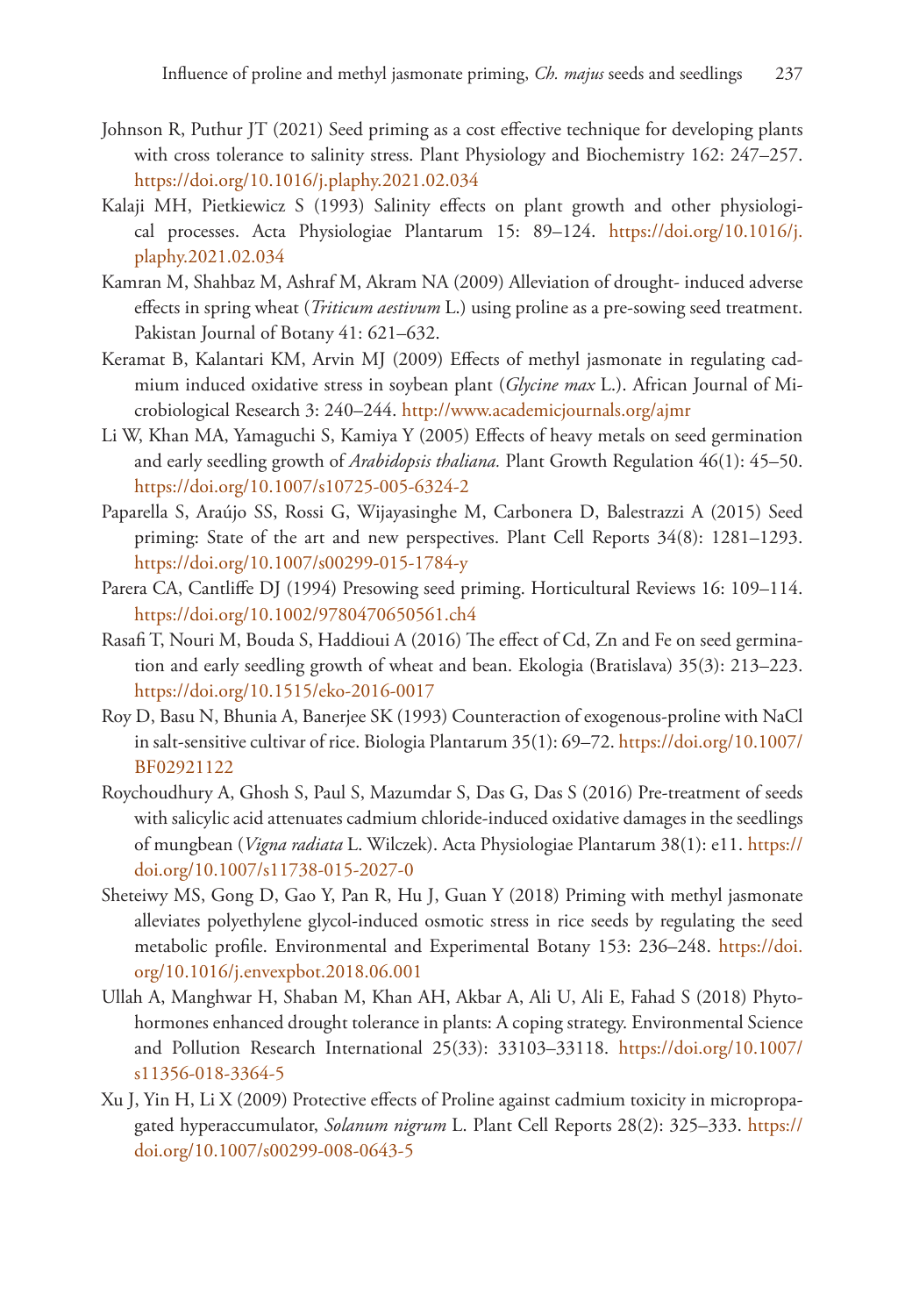- Yan Z, Zhang W, Chen J, Li X (2015) Methyl jasmonate alleviates cadmium toxicity in *Solanum nigrum* by regulating metal uptake and antioxidative capacity. Biologia Plantarum 59(2): 373–381. <https://doi.org/10.1007/s10535-015-0491-4>
- Yang Y, Wei X, Lu J, You J, Wang W, Shi R (2010) Lead-induced phytotoxicity mechanism involved in seed germination and seedling growth of wheat (*Triticum aestivum* L.). Ecotoxicology and Environmental Safety 73(8): 1982–1987. [https://doi.org/10.1016/j.](https://doi.org/10.1016/j.ecoenv.2010.08.041) [ecoenv.2010.08.041](https://doi.org/10.1016/j.ecoenv.2010.08.041)
- Zielinska S, Wójciak-Kosior M, Płachno BJ, Sowa I, Włodarczyk M, Matkowski A (2018) Quaternary alkaloids in *Chelidonium majus* in vitro cultures. Industrial Crops and Products 123: 17–24.<https://doi.org/10.1016/j.indcrop.2018.06.062>

### **Supplementary material 1**

#### **Figure S1**

Authors: Iva Doycheva

Data type: docx file

- Explanation note: Mean hypocotyl length (mm) of seedlings grew on WA+NaCl and WA + PEG 6000.
- Copyright notice: This dataset is made available under the Open Database License [\(http://opendatacommons.org/licenses/odbl/1.0/](http://opendatacommons.org/licenses/odbl/1.0/)). The Open Database License (ODbL) is a license agreement intended to allow users to freely share, modify, and use this Dataset while maintaining this same freedom for others, provided that the original source and author(s) are credited.

Link: <https://doi.org/10.3897/biorisk.17.77465.suppl1>

#### **Supplementary material 2**

#### **Figure S2**

Authors: Iva Doycheva

Data type: docx file

Explanation note: Mean hypocotyl length (mm) of seedlings grown on WA+Cd (mg/l). Copyright notice: This dataset is made available under the Open Database License [\(http://opendatacommons.org/licenses/odbl/1.0/](http://opendatacommons.org/licenses/odbl/1.0/)). The Open Database License (ODbL) is a license agreement intended to allow users to freely share, modify, and use this Dataset while maintaining this same freedom for others, provided that the original source and author(s) are credited.

Link: <https://doi.org/10.3897/biorisk.17.77465.suppl2>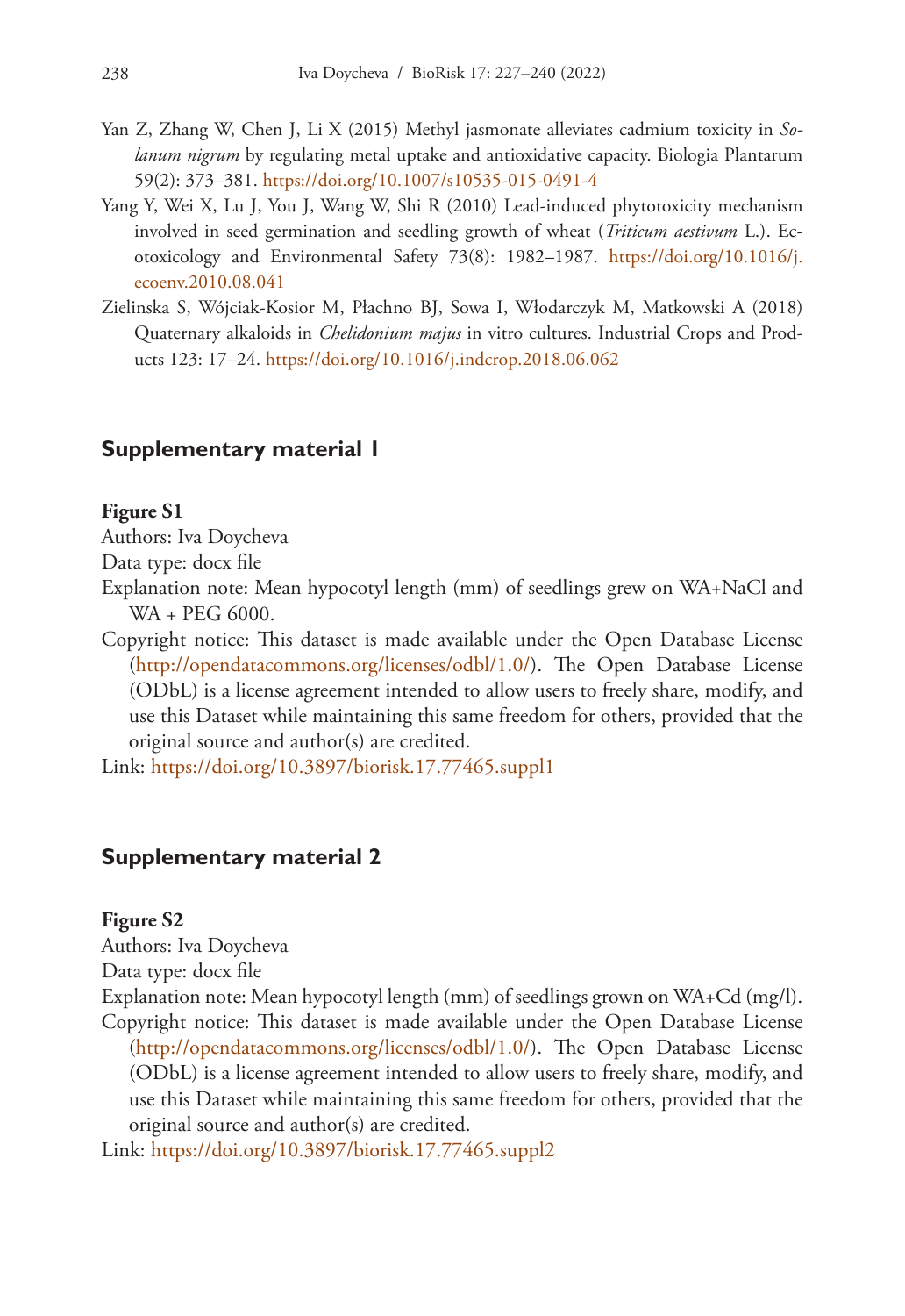# **Supplementary material 3**

#### **Figure S3**

Authors: Iva Doycheva Data type: docx file Explanation note: Mean hypocotyl length (mm) of seedlings grown on WA+Pb (mg/l). Copyright notice: This dataset is made available under the Open Database License [\(http://opendatacommons.org/licenses/odbl/1.0/](http://opendatacommons.org/licenses/odbl/1.0/)). The Open Database License (ODbL) is a license agreement intended to allow users to freely share, modify, and use this Dataset while maintaining this same freedom for others, provided that the original source and author(s) are credited.

Link: <https://doi.org/10.3897/biorisk.17.77465.suppl3>

### **Supplementary material 4**

#### **Figure S4**

Authors: Iva Doycheva

Data type: docx file

Explanation note: Mean hypocotyl length (mm) of seedlings grown on WA+Zn (mg/l). Copyright notice: This dataset is made available under the Open Database License [\(http://opendatacommons.org/licenses/odbl/1.0/](http://opendatacommons.org/licenses/odbl/1.0/)). The Open Database License (ODbL) is a license agreement intended to allow users to freely share, modify, and use this Dataset while maintaining this same freedom for others, provided that the original source and author(s) are credited.

Link: <https://doi.org/10.3897/biorisk.17.77465.suppl4>

### **Supplementary material 5**

#### **Figure S5**

Authors: Iva Doycheva

Data type: docx file

- Explanation note: Mean root length (mm) of seedlings grew on WA+NaCl and WA + PEG 6000.
- Copyright notice: This dataset is made available under the Open Database License [\(http://opendatacommons.org/licenses/odbl/1.0/](http://opendatacommons.org/licenses/odbl/1.0/)). The Open Database License (ODbL) is a license agreement intended to allow users to freely share, modify, and use this Dataset while maintaining this same freedom for others, provided that the original source and author(s) are credited.

Link: <https://doi.org/10.3897/biorisk.17.77465.suppl5>